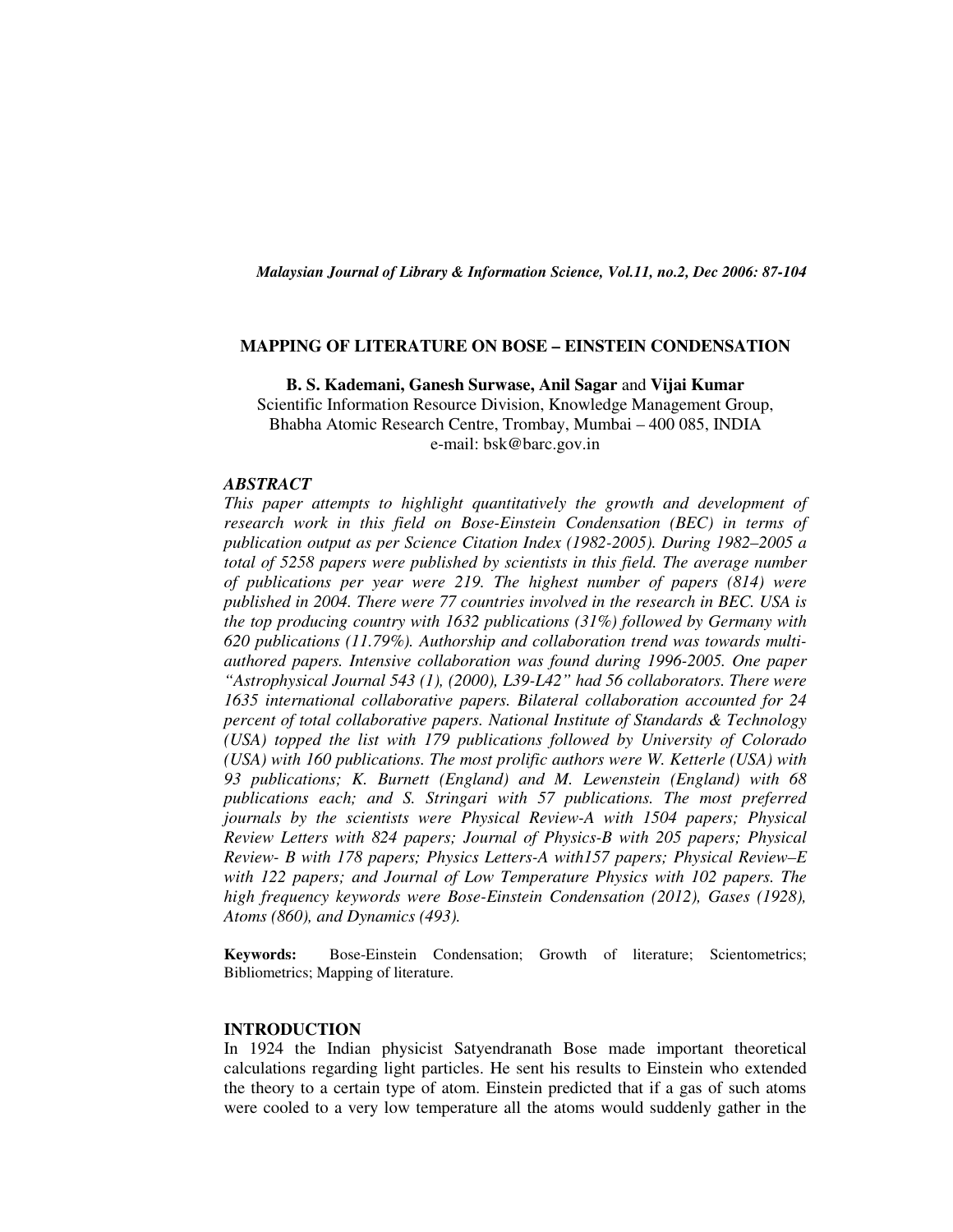lowest possible energy state. The process is similar to when drops of liquid are formed from a gas, hence the term condensation. Seventy-two years were to pass in achieving this extreme state of matter in 1995 as Cornell and Wieman produced a pure condensate of about 2000 rubidium atoms at 20 nK (nanokelvin), i.e. 0.000 000 02 degrees above absolute zero. Ketterle performed corresponding experiments with sodium atoms independently of the work of Cornell and Wieman. The condensates he managed to produce contained more atoms and could therefore be used to investigate the phenomenon further. Using two separate Bose–Einstein Condensates which were allowed to expand into one another, he obtained very clear interference patterns, i.e. the type of pattern that forms on the surface of water when two stones are thrown in at the same time. This experiment showed that the condensate contained entirely co-ordinated atoms. Ketterle also produced a stream of small "BEC drops" which fell under the force of gravity. This can be considered as a primitive "laser beam" using matter instead of light. One of the latest developments is a BEC on microelectronics chip (Pandey, 2003; Koganuramath et al., 2004).

The Royal Swedish Academy of Sciences awarded Nobel Prize in Physics for the year 2001 jointly to Wolfgang Ketterle, MIT-Harvard Centre for Ultracold Atoms (CUA), Eric A. Cornell of JILA and the National Institute of Standards and Technology, and Carl E. Wieman of JILA and the University of Colorado at Boulder for their achievement on Bose-Einstein Condensation.

Evaluation is one of the key components of any research and development activity. One well-known productivity indicator is the number of publications produced by the scientists, institutions and countries. Studies like this will provide some insight into the complex dynamics of research activity and enable the scientists, policy makers and science administrators to provide adequate facilities and proper guidance.

Research publications are clearly one of the quantitative measures for the basic research activity in a country. It must be added, however, that what excites the common man, as well as the scientific community, are the peaks of scientific and technological achievement, not just the statistics on publications. There are also other kinds of research and technology development-mission oriented, industryoriented, country-specific, etc., progress in these cannot be obviously measured by counting only the number of publications (Chidambaram, 2005). Many scientometric studies have appeared in the literature to focus on the performance of science in various domains (Schubert and Braun, 1990; Braun and Schubert, 1991; Garg and Sharma, 1991; Sen and Shailendra, 1992; Kademani et al., 2006).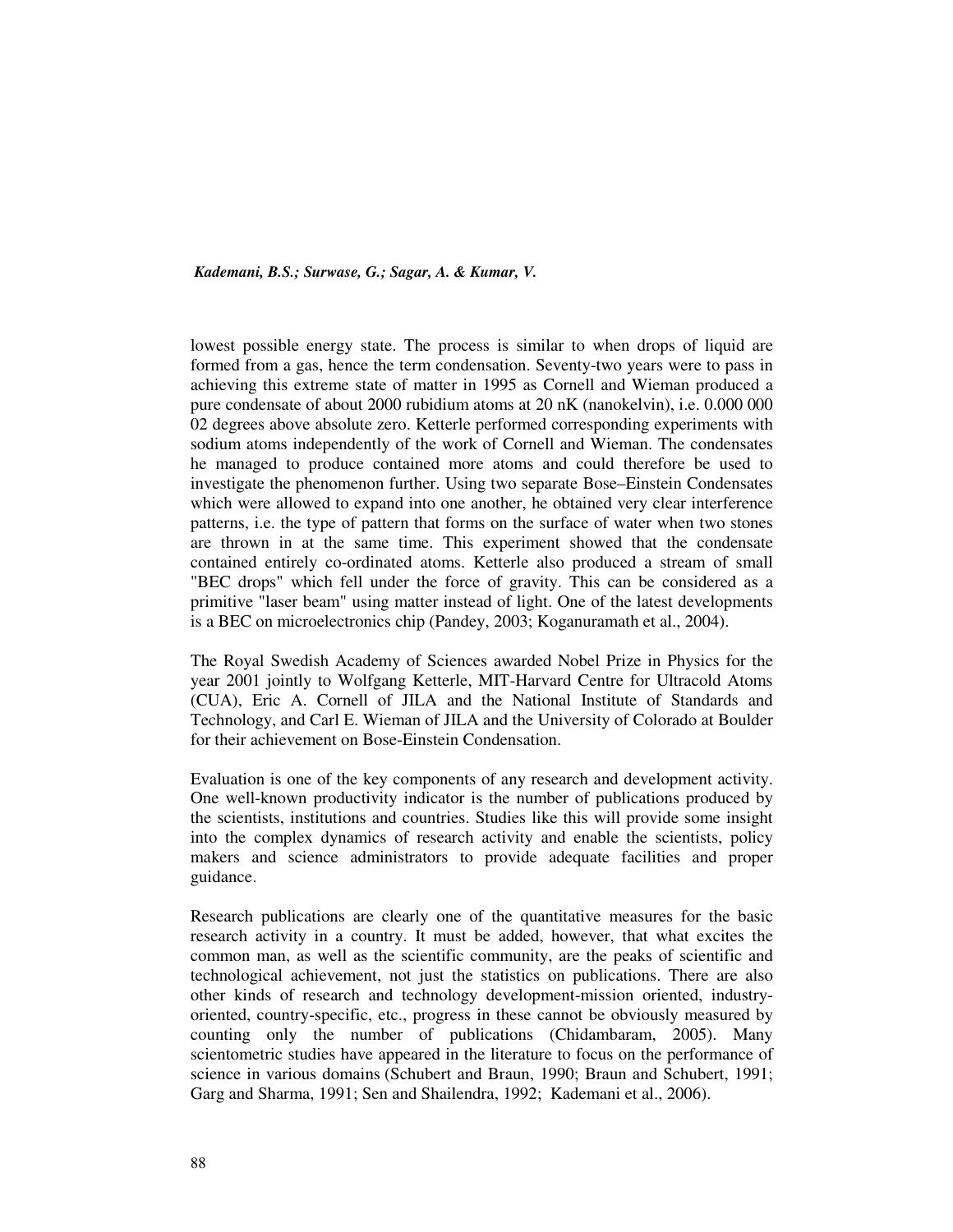### **OBJECTIVES**

The main objective of the study is to present the growth of literature on Bose-Einstein Condensation and make the quantitative assessment of status of the research by way of analyzing the following features of research output:

- To find out year-wise growth of publications,
- To find out geographical distribution of research output,
- To find out authorship and collaboration pattern in the publications,
- To find out the extent of international collaboration,
- To find out the most prolific authors in the field,
- To find out organization-wise distribution of publications,
- To find out the channels of communications used by the scientists,
- To verify Bradford distribution of papers and sources,
- To find out language-wise distribution of publications, and
- To find out the high frequency keywords appeared in the Key Words Plus field in the Science Citation Index.

## **MATERIALS AND METHODS**

Data was collected from the *Science Citation Index*-On disc (CD-ROM) (1982- 2005) published by the Institute for Scientific Information, Philadelphia. Science Citation Index (SCI) is one of the very comprehensive databases covering all aspects of science and it covers about 4000 journals with high impact factors. The records on the subject 'Bose-Einstein Condensation' were downloaded for the years 1982- 2005 by using the keyword "Bose Einstein Condens\* " in the 'Basic Index' field. A total of 5258 records retrieved were downloaded and analysed as per objectives of the study.

## **RESULTS AND DISCUSSION**

## **Year-wise growth of publications on 'Bose-Einstein Condensation'**

During 1982-2005 a total of 5258 publications were published on 'Bose-Einstein Condensation' by researchers in various countries. The average number of publications produced per year were 219.08. The highest number of publications (814) were produced in 2004. Table 1 and Figure 1 present the year-wise growth and collaboration rate, and the production productivity rate in the field of 'Bose-Einstein Condensation'. It can be clearly visualized from the figure that growth of the literature was very slow during 1982-1995 and it peaked during 1996-2005, indicating that research on 'Bose-Einstein Condensation' received a major boost during this period. The main reasons for the growth of literature after 1995 was the result of major breakthroughs in achieving BEC by C. E. Wieman and E. A.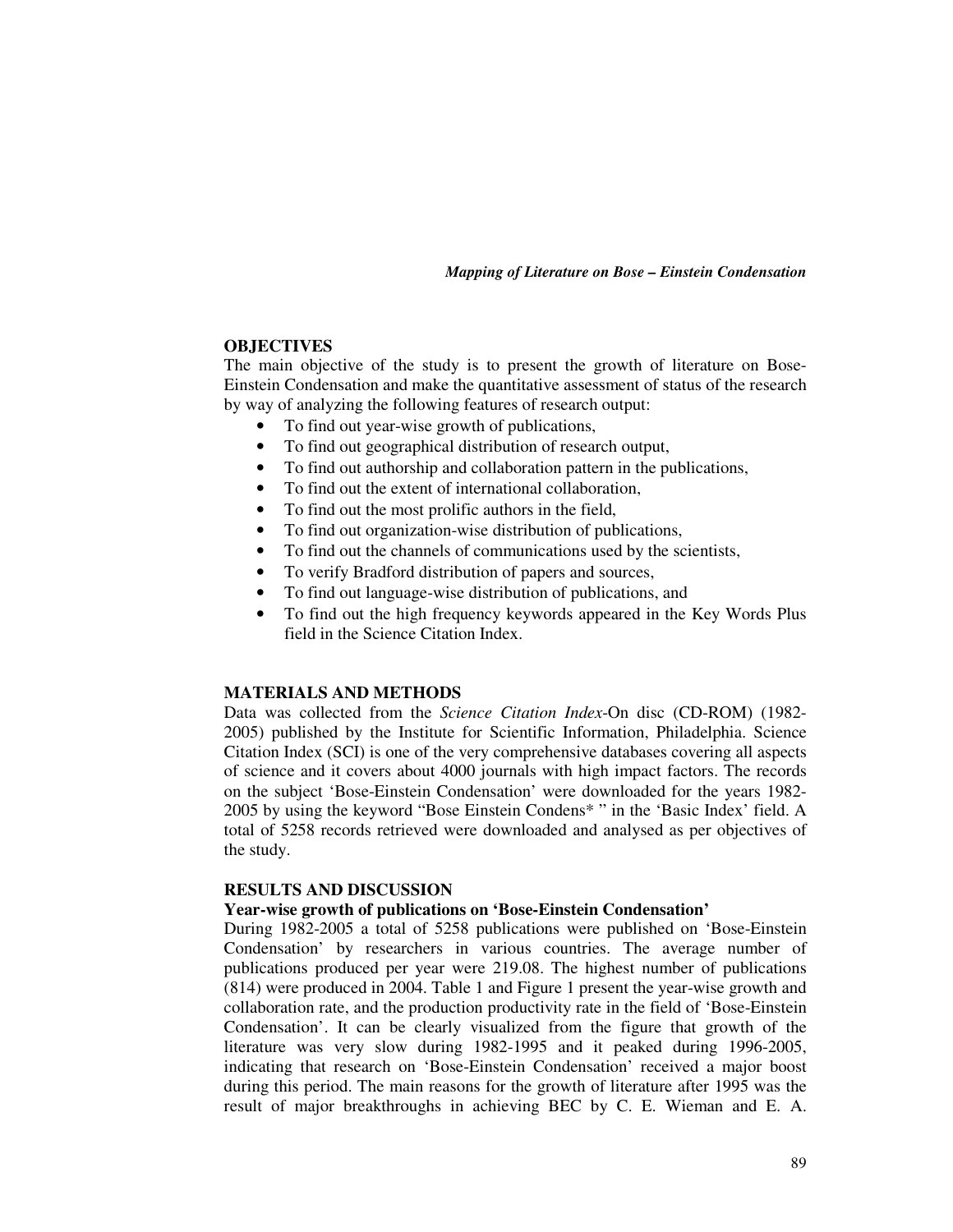Cornell's group with a dilute sample of magnetically trapped <sup>87</sup>Rb atoms (Anderson et al., 1995), Wolfgang Ketterle's group succeeded in producing BEC using <sup>23</sup>Na atoms (Davis et al., 1995) and R. G. Hulet's Group produced a condensate using <sup>7</sup>Li with attractive interactions (Bradley et al., 1995). Many researchers have started conducting research in this field because of the many potential applications of BEC in various fields.

| Year  | Single authored<br>Publications | Multi-authored<br>Publications | Total Number of<br>Publications | Collaboration<br>Rate |
|-------|---------------------------------|--------------------------------|---------------------------------|-----------------------|
| 1982  | 1                               | $\overline{2}$                 | 3                               | 0.67                  |
| 1983  | $\overline{c}$                  | $\overline{4}$                 | 6                               | 0.67                  |
| 1984  | 2                               | 7                              | 9                               | 0.78                  |
| 1985  | $\overline{\mathbf{4}}$         | 3                              | 7                               | 0.43                  |
| 1986  | 3                               | 3                              | 6                               | 0.5                   |
| 1987  | $\mathbf{1}$                    | $\overline{7}$                 | 8                               | 0.88                  |
| 1988  | 1                               | $\mathbf{1}$                   | $\mathbf{2}$                    | 0.5                   |
| 1989  | $\overline{4}$                  | 1                              | 5                               | 0.2                   |
| 1990  | $\mathbf{1}$                    | 10                             | 11                              | 0.91                  |
| 1991  | 9                               | 12                             | 21                              | 0.57                  |
| 1992  | 12                              | 19                             | 31                              | 0.61                  |
| 1993  | $\tau$                          | 21                             | 28                              | 0.75                  |
| 1994  | 13                              | 29                             | 42                              | 0.69                  |
| 1995  | 12                              | 33                             | 45                              | 0.73                  |
| 1996  | 36                              | 126                            | 162                             | 0.78                  |
| 1997  | 36                              | 179                            | 215                             | 0.83                  |
| 1998  | 62                              | 260                            | 322                             | 0.81                  |
| 1999  | 49                              | 300                            | 349                             | 0.86                  |
| 2000  | 83                              | 401                            | 484                             | 0.83                  |
| 2001  | 81                              | 468                            | 549                             | 0.85                  |
| 2002  | 125                             | 529                            | 654                             | 0.81                  |
| 2003  | 101                             | 623                            | 724                             | 0.86                  |
| 2004  | 124                             | 690                            | 814                             | 0.85                  |
| 2005  | 97                              | 664                            | 761                             | 0.87                  |
| Total | 866                             | 4392                           | 5258                            | 0.83                  |

Table1: Year-Wise Publication Productivity and Collaboration Rate on 'Bose-Einstein Condensation' as per *SCI* (1982-2005)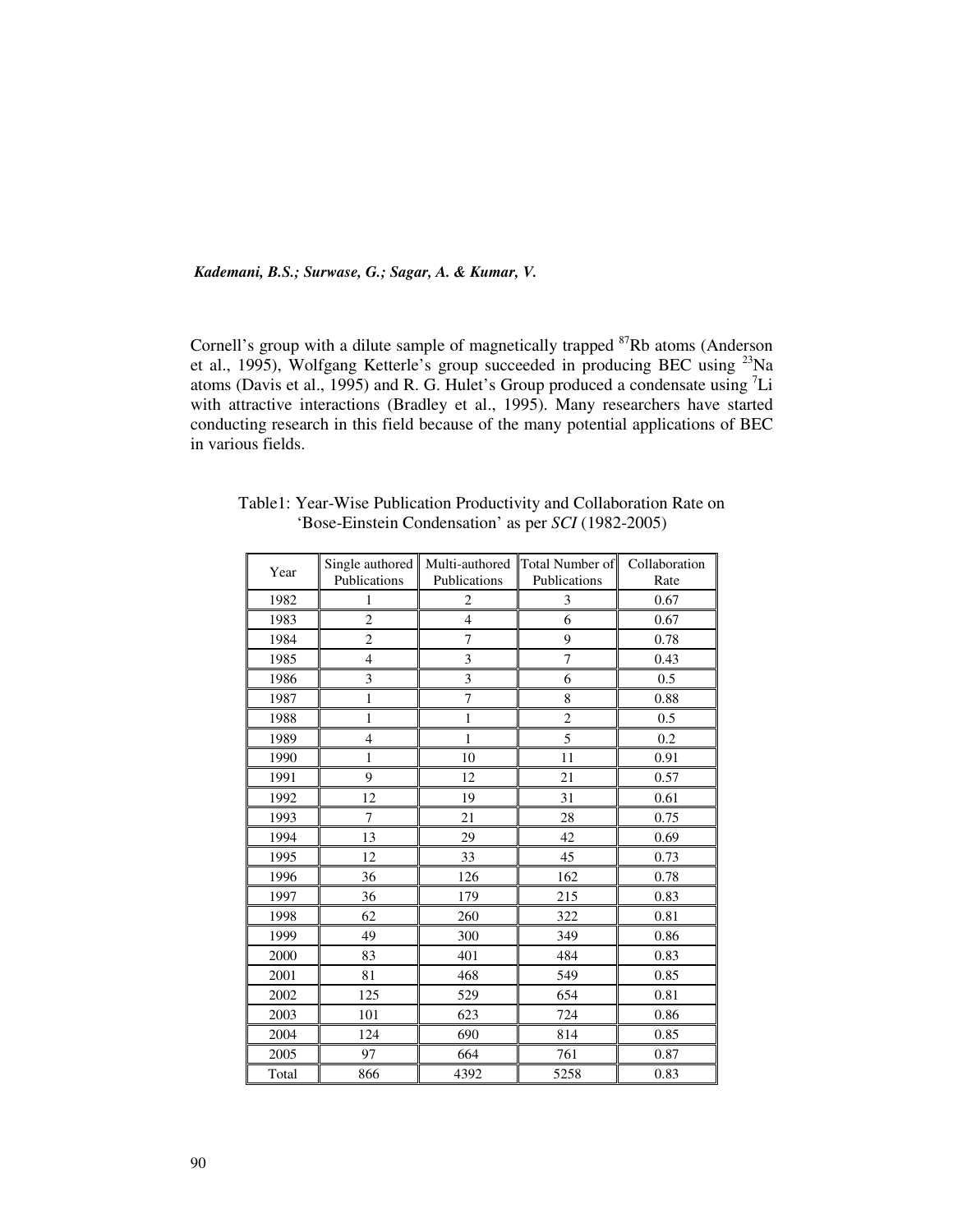*Mapping of Literature on Bose – Einstein Condensation* 



Figure 1: Publication Productivity Growth on 'Bose-Einstein Condensation' as per *SCI* (1982-2005)

## **Geographical Distribution of Research Output**

There were as many as 77 countries carrying out research in the field of Bose-Einstein Condensation and produced 7331 publications. Table 2 provides a ranked list of countries contributing to this field, the number of publications of each country and the their share in percentages. USA is the top producing country with 1632 publications (22.26%) of the total output, followed by Germany with 620 publications (8.46%), Italy with 524 publications (7.15%), Peoples-R-China with 438 publications (5.97%), France with 432 publications (5.89%) and England with 385 publications (5.25%). Figure 2 provides the year-wise growth of the top five countries. **Example 13 F Example 13 F Example 12 Example 12 Colombia 10 Colombia 10 Colombia 10 Colombia 10 Colombia 11 Colombia 11 Colombia 11 USA Example 14 Example 12 Example 12 Example 12 Exampl** 

Table 2: Country-Wise distribution of publications on 'Bose-Einstein Condensation' as per *SCI* during 1982-2005

| Sl. No. | Country         | <b>Publications</b> | Percentage | Sl. No. | Country       | Publications Percentage |      |
|---------|-----------------|---------------------|------------|---------|---------------|-------------------------|------|
|         | <b>USA</b>      | 1632                | 22.26      | 41      | Moldova       |                         | 0.15 |
|         | Germany         | 620                 | 8.46       | 42      | North-Ireland |                         | 0.15 |
|         | Italy           | 524                 | 7.15       | 43      | Slovenia      |                         | 0.15 |
|         | Peoples-R-China | 438                 | 5.97       | 44      | <b>USSR</b>   |                         | 0.15 |
|         | France          | 432                 | 5.89       | 45      | Colombia      | 10                      | 0.14 |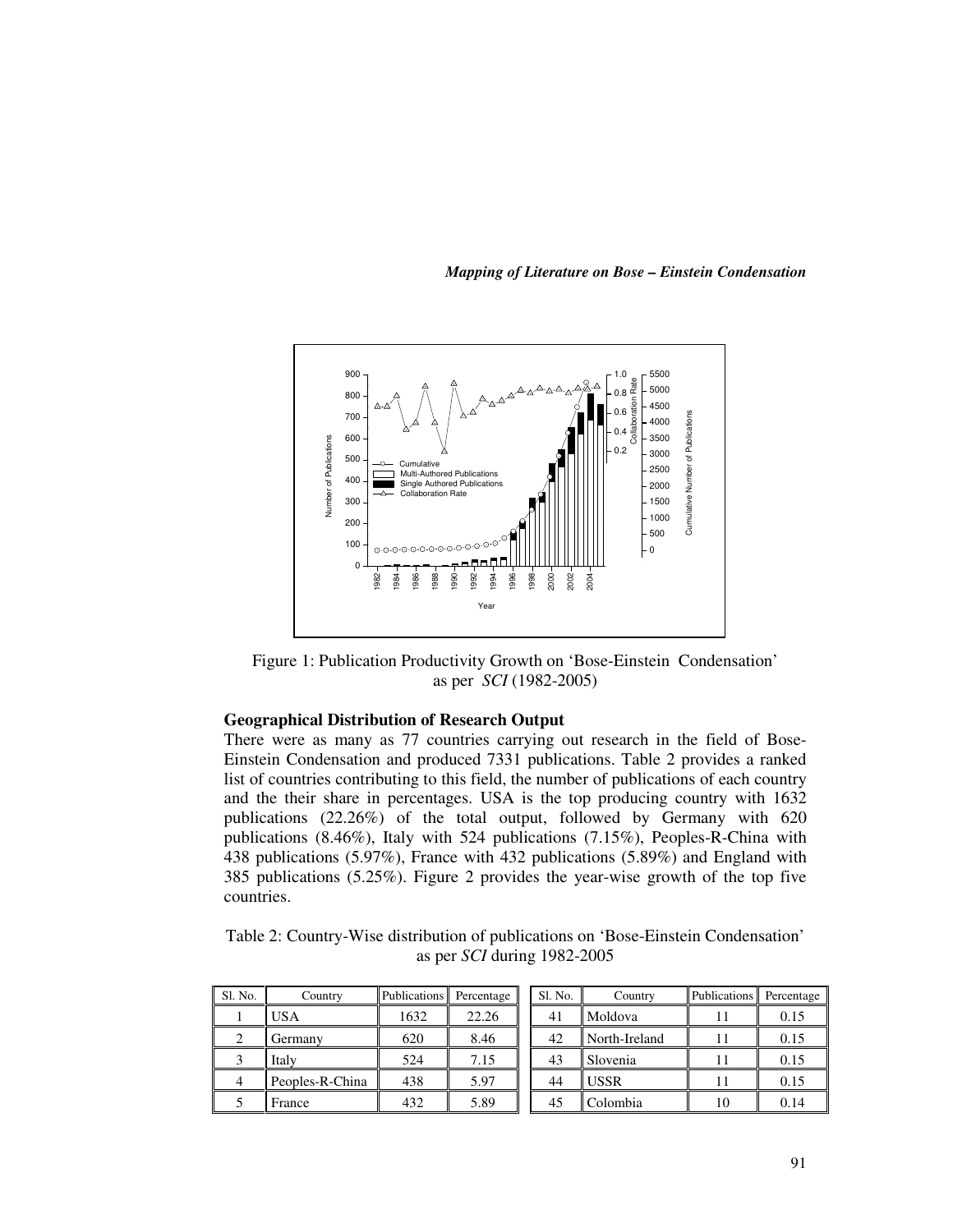| Kademani, B.S.; Surwase, G.; Sagar, A. & Kumar, V. |  |  |  |  |  |  |  |  |
|----------------------------------------------------|--|--|--|--|--|--|--|--|
|----------------------------------------------------|--|--|--|--|--|--|--|--|

|                  | I able $\angle$ , continued |     |      |                                                          |                  |                |      |  |  |
|------------------|-----------------------------|-----|------|----------------------------------------------------------|------------------|----------------|------|--|--|
| 6                | England                     | 385 | 5.25 | 46                                                       | Armenia          |                | 0.12 |  |  |
| $\boldsymbol{7}$ | Japan                       | 357 | 4.87 | 47                                                       | Singapore        | 8              | 0.11 |  |  |
| 8                | Russia                      | 347 | 4.73 | 48                                                       | Bulgaria         |                | 0.08 |  |  |
| 9                | <b>Brazil</b>               | 198 | 2.70 | 49                                                       | Chile            | 6              | 0.08 |  |  |
| 10               | Netherlands                 | 192 | 2.62 | 50                                                       | Vietnam          | 6              | 0.08 |  |  |
| 11               | Australia                   | 175 | 2.39 | 51                                                       | Croatia          | 5              | 0.07 |  |  |
| 12               | Israel                      | 165 | 2.25 | 52                                                       | Jordan           | 5              | 0.07 |  |  |
| 13               | Spain                       | 150 | 2.05 | 53                                                       | Lithuania        | 5              | 0.07 |  |  |
| 14               | Poland                      | 146 | 1.99 | 54                                                       | Egypt            | $\overline{4}$ | 0.05 |  |  |
| 15               | Austria                     | 121 | 1.65 | 55                                                       | Iran             | $\overline{4}$ | 0.05 |  |  |
| 16               | Canada                      | 109 | 1.49 | 56                                                       | Morocco          | $\overline{4}$ | 0.05 |  |  |
| 17               | New-Zealand                 | 103 | 1.40 | 57                                                       | Wales            | $\overline{4}$ | 0.05 |  |  |
| 18               | Denmark                     | 93  | 1.27 | 58                                                       | Czech-Republic   | 3              | 0.04 |  |  |
| 19               | Finland                     | 91  | 1.24 | 59                                                       | Pakistan         | $\overline{3}$ | 0.04 |  |  |
| 20               | Sweden                      | 89  | 1.21 | 60                                                       | Thailand         |                | 0.04 |  |  |
| 21               | Scotland                    | 76  | 1.04 | 61                                                       | U-Arab-Emirates  |                | 0.04 |  |  |
| 22               | India                       | 75  | 1.02 | 62                                                       | <b>UKSSR</b>     | $\mathfrak{Z}$ | 0.04 |  |  |
| 23               | Belgium                     | 72  | 0.98 | 63                                                       | <b>B</b> yelarus |                | 0.03 |  |  |
| 24               | Switzerland                 | 59  | 0.80 | 64                                                       | Cyprus           |                | 0.03 |  |  |
| 25               | Greece                      | 50  | 0.68 | 65                                                       | Estonia          | $\overline{c}$ | 0.03 |  |  |
| 26               | Mexico                      | 50  | 0.68 | 66                                                       | Fed-Rep-Ger      | $\overline{c}$ | 0.03 |  |  |
| 27               | Taiwan                      | 38  | 0.52 | 67                                                       | Latvia           | $\overline{c}$ | 0.03 |  |  |
| 28               | Romania                     | 35  | 0.48 | 68                                                       | Rep-of-Georgia   | $\overline{c}$ | 0.03 |  |  |
| 29               | South-Korea                 | 35  | 0.48 | 69                                                       | Saudi-Arabia     | $\overline{c}$ | 0.03 |  |  |
| 30               | Ukraine                     | 33  | 0.45 | 70                                                       | Yugoslavia       | $\overline{c}$ | 0.03 |  |  |
| 31               | Portugal                    | 32  | 0.44 | $71\,$                                                   | Azerbaijan       | 1              | 0.01 |  |  |
| 32               | Hungary                     | 31  | 0.42 | 72                                                       | Costa-Rica       | $\,1$          | 0.01 |  |  |
| 33               | Turkey                      | 30  | 0.41 | 73                                                       | Indonesia        | $\mathbf{1}$   | 0.01 |  |  |
| 34               | Ireland                     | 27  | 0.37 | 74                                                       | Malaysia         | $\,1$          | 0.01 |  |  |
| 35               | Uzbekistan                  | 25  | 0.34 | 75                                                       | Tunisia          | $\mathbf{1}$   | 0.01 |  |  |
| 36               | Norway                      | 19  | 0.26 | 76                                                       | Uruguay          | $\mathbf{1}$   | 0.01 |  |  |
| 37               | Argentina                   | 15  | 0.20 | 77                                                       | Venezuela        | 1              | 0.01 |  |  |
| 38               | Cuba                        | 12  | 0.16 | 78                                                       | $<$ Anon $>$     | 69             | 0.94 |  |  |
| 39               | South-Africa                | 12  | 0.16 |                                                          | Total            | 7331           | 100  |  |  |
| 40               | Hong-Kong                   | 11  | 0.15 | <anon> - Publications without country affiliation</anon> |                  |                |      |  |  |

Table 2, continued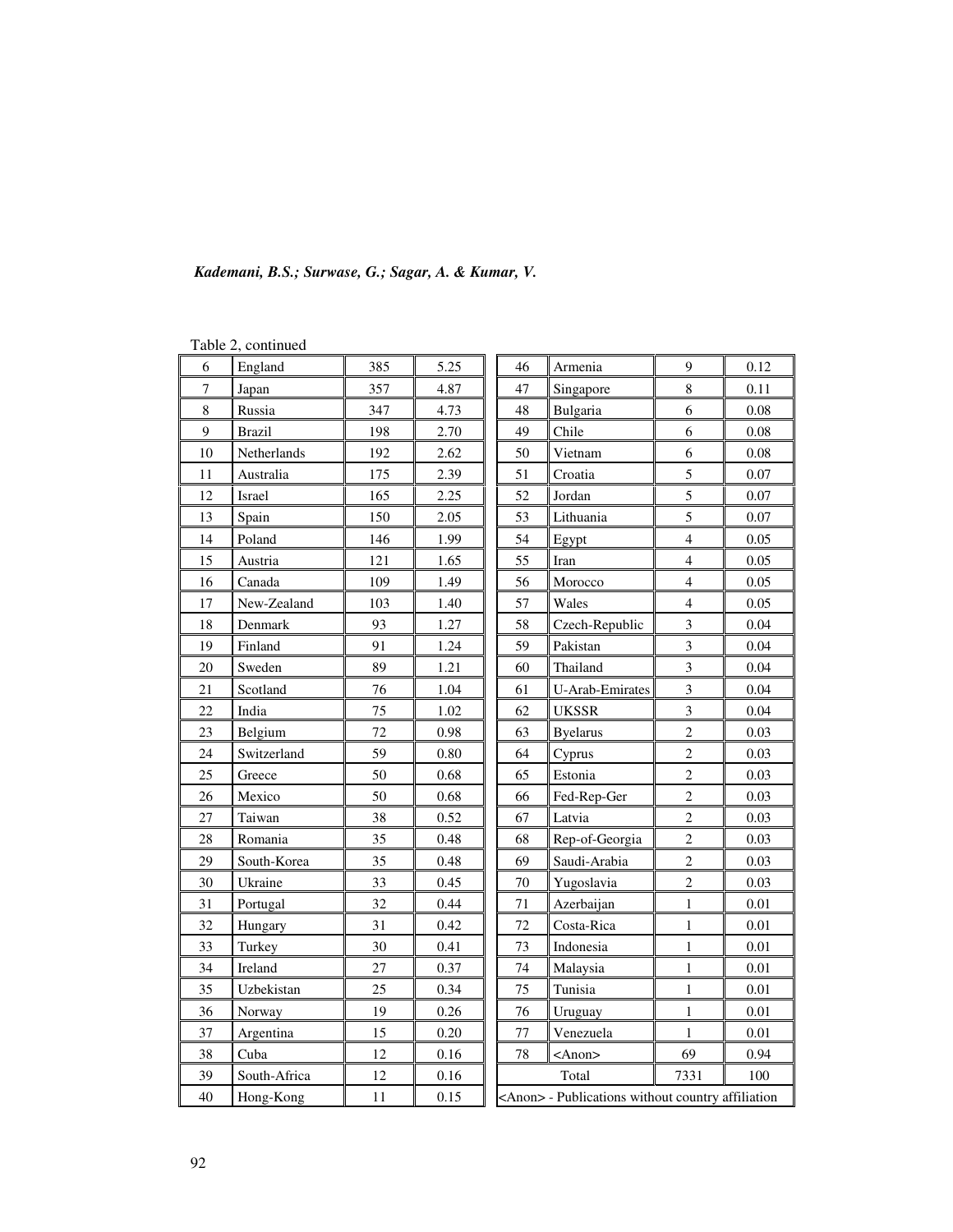*Mapping of Literature on Bose – Einstein Condensation* 



Figure 2: Year-Wise Distribution of Publications of Top Five Highly Productive Countries on Bose-Einstein Condensation

### **Authorship and Collaboration Pattern**

Year-wise authorship and collaboration trend on Bose-Einstein Condensation is given in Table 3. Authorship trend is towards multi-authored papers. Two authored papers accounted for 30.47 percent followed by three authored papers with 23.93 percent, and single authored papers with 16.47 percent. It can be seen from Table 3 and Figure 1 that the collaboration trend is more intensified during 1996-2005 as 4240 (80.63%) collaborative papers were produced. Forty-four papers had more than 10 collaborators. The paper "*Astrophysical Journal* 543 (1), (2000), L39-L42" had the highest number of 56 collaborators. The highest collaboration rate 0.91 was found in 1990. Research is becoming more and more collaborative in recent years when compared to earlier years as all the governments are giving a lot of impetus to **Example 12** For Social Research and Collaboration of Publications of Top Five Highly Productive Countries on Bose-Einstein Condensation **Authorship and Collaboration Pattern**<br>Year-wise authorship and collaboration trend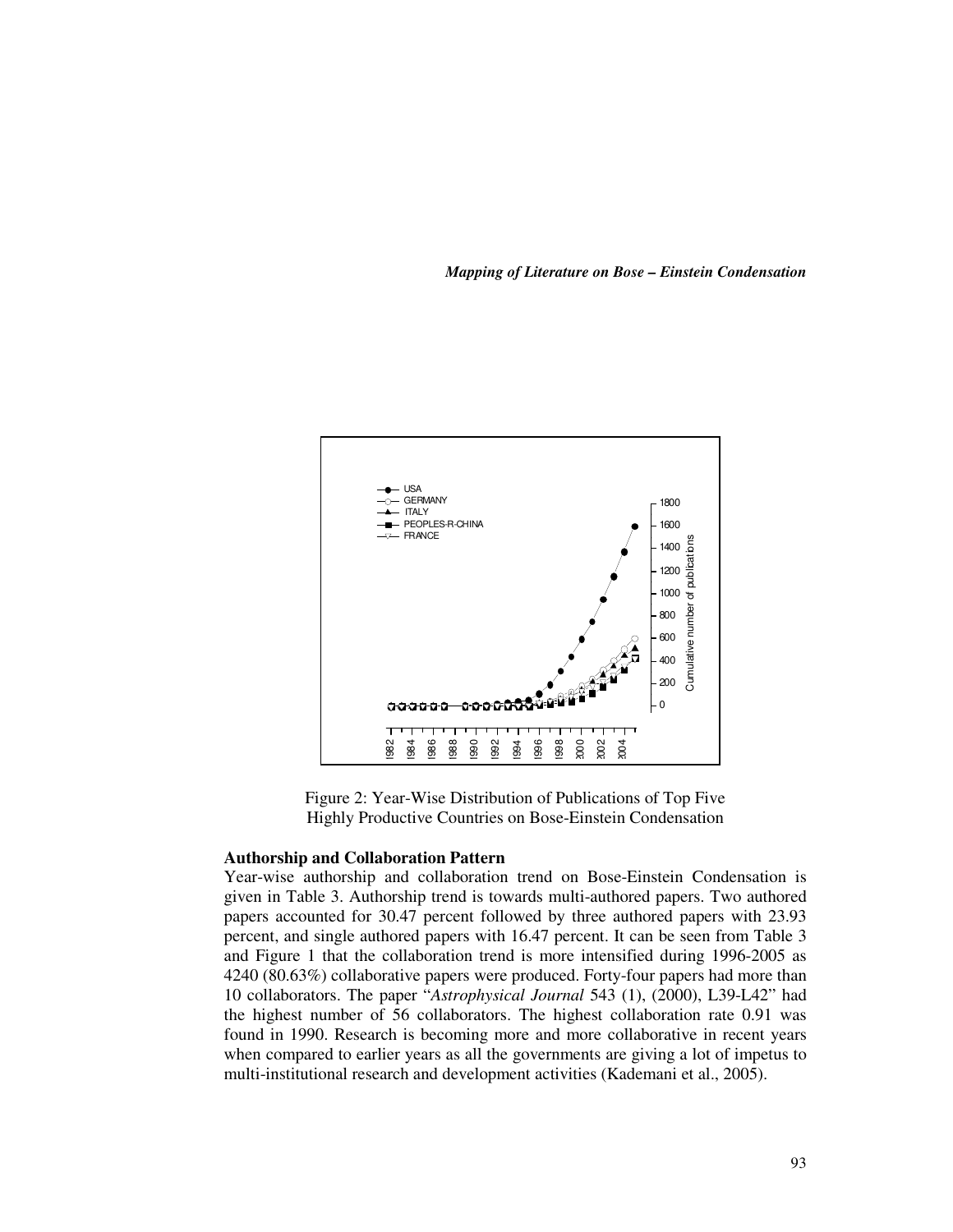| Year  | Number of papers under various Authorships |                |                   |                |                |                |                | Total<br>Pub.  |                |                |                |                |                |              |      |      |      |                |
|-------|--------------------------------------------|----------------|-------------------|----------------|----------------|----------------|----------------|----------------|----------------|----------------|----------------|----------------|----------------|--------------|------|------|------|----------------|
|       | 1                                          | $\mathfrak{2}$ | 3                 | 4              | 5              | 6              | 7              | 8              | 9              | 10             | 11             | 12             | 13             | 15           | 16   | 20   | 56   |                |
| 1982  | 1                                          | 1              | 1                 |                |                |                |                |                |                |                |                |                |                |              |      |      |      | 3              |
| 1983  | 2                                          | $\overline{c}$ | $\mathfrak{2}$    |                |                |                |                |                |                |                |                |                |                |              |      |      |      | 6              |
| 1984  | $\overline{2}$                             | $\overline{4}$ | 3                 |                |                |                |                |                |                |                |                |                |                |              |      |      |      | 9              |
| 1985  | $\overline{4}$                             |                | $\overline{2}$    |                | 1              |                |                |                |                |                |                |                |                |              |      |      |      | 7              |
| 1986  | 3                                          | $\mathbf{1}$   | $\overline{2}$    |                |                |                |                |                |                |                |                |                |                |              |      |      |      | 6              |
| 1987  | 1                                          | $\overline{4}$ | 3                 |                |                |                |                |                |                |                |                |                |                |              |      |      |      | 8              |
| 1988  | 1                                          |                | 1                 |                |                |                |                |                |                |                |                |                |                |              |      |      |      | $\overline{c}$ |
| 1989  | 4                                          | 1              |                   |                |                |                |                |                |                |                |                |                |                |              |      |      |      | 5              |
| 1990  | 1                                          | 5              | 5                 |                |                |                |                |                |                |                |                |                |                |              |      |      |      | 11             |
| 1991  | 9                                          | $\overline{4}$ | $\overline{7}$    | 1              |                |                |                |                |                |                |                |                |                |              |      |      |      | 21             |
| 1992  | 12                                         | 8              | 9                 | $\overline{c}$ |                |                |                |                |                |                |                |                |                |              |      |      |      | 31             |
| 1993  | $\tau$                                     | 11             | 5                 | 3              | $\overline{c}$ |                |                |                |                |                |                |                |                |              |      |      |      | 28             |
| 1994  | 13                                         | 12             | 6                 | $\overline{7}$ |                | $\overline{2}$ |                | $\overline{2}$ |                |                |                |                |                |              |      |      |      | 42             |
| 1995  | 12                                         | 14             | 10                | 6              | $\overline{c}$ |                | 1              |                |                |                |                |                |                |              |      |      |      | 45             |
| 1996  | 36                                         | 53             | 39                | 16             | 10             | 3              | 4              |                |                |                | 1              |                |                |              |      |      |      | 162            |
| 1997  | 36                                         | 76             | 52                | 22             | 14             | 11             | $\overline{2}$ | $\mathfrak{2}$ |                |                |                |                |                |              |      |      |      | 215            |
| 1998  | 62                                         | 104            | 74                | 33             | 22             | 14             | 8              | 3              | 1              | 1              |                |                |                |              |      |      |      | 322            |
| 1999  | 49                                         | 128            | 69                | 40             | 21             | 17             | 13             | 6              | 1              | $\overline{2}$ | $\overline{2}$ | 1              |                |              |      |      |      | 349            |
| 2000  | 83                                         | 142            | 118               | 63             | 35             | 21             | 8              | 3              | 5              | $\mathbf{1}$   | $\mathbf{1}$   | $\mathbf{1}$   | 1              | 1            |      |      | 1    | 484            |
| 2001  | 81                                         | 173            | 129               | 83             | 35             | 16             | 12             | 6              | 8              | 1              | $\overline{4}$ |                |                |              |      | 1    |      | 549            |
| 2002  | 125                                        | 201            | 147               | 87             | 56             | 15             | 12             | 5              | 3              | $\overline{2}$ |                |                |                |              | 1    |      |      | 654            |
| 2003  | 101                                        | 224            | 173               | 85             | 62             | 33             | 23             | 12             | 4              | 4              | 1              |                | $\overline{c}$ |              |      |      |      | 724            |
| 2004  | 124                                        | 213            | 205               | 124            | 68             | 30             | 23             | 10             | $\overline{7}$ | 5              | $\overline{4}$ | 1              |                |              |      |      |      | 814            |
| 2005  | 97                                         | 221            | 196               | 106            | 61             | 35             | 19             | 11             | 10             | 3              |                | $\overline{2}$ |                |              |      |      |      | 761            |
| Total | 866                                        | 1602           | 1258              | 678            | 389            | 197            | 125            | 60             | 39             | 19             | 13             | 5              | 3              | $\mathbf{1}$ | 1    | 1    | 1    | 5258           |
| $\%$  |                                            |                | 16.47 30.47 23.93 | 12.89          | 7.40           | 3.75           | 2.38           | 1.14           | 0.74           | 0.36           | 0.25           | 0.10           | 0.06           | 0.02         | 0.02 | 0.02 | 0.02 | 100.00         |

# Table 3: Authorship and Collaboration Trend on 'Bose-Einstein Condensation' as per *SCI* (1982-2005)

## **International Collaboration**

In recent years, many countries have realized the importance of collaborative research to tackle many scientific problems, resulting higher in more international collaboration activities. Table 4 presents the international collaboration pattern on 'Bose-Einstein Condensation'. There were 1635 international collaborative papers. Bilateral collaboration accounted for 24.00 percent of total collaborative papers followed by trilateral collaborative papers with 6.03 percent. There were 69 papers with no country affiliation.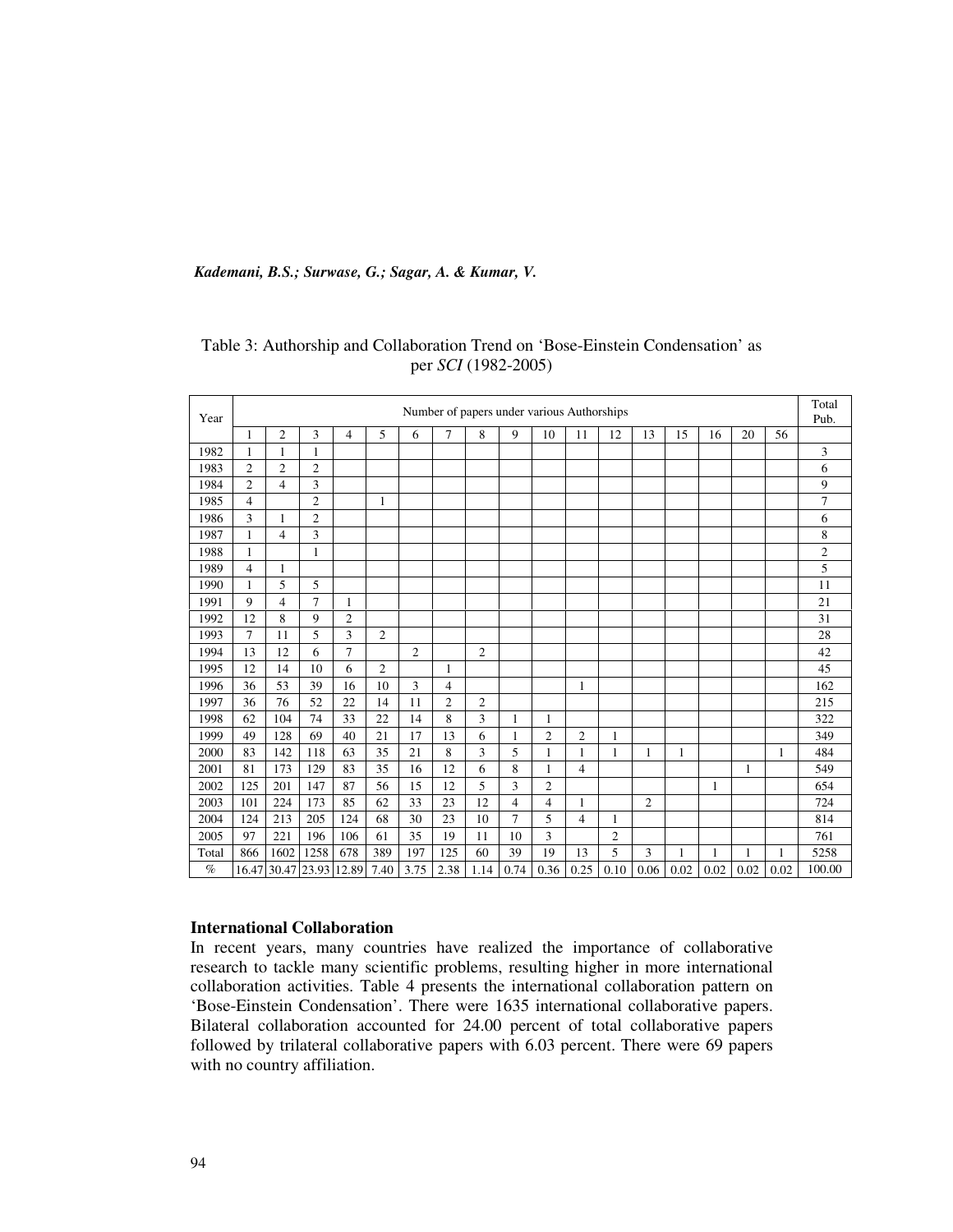|            | Number of Countries |                |                |              |                |                | Total Number of |
|------------|---------------------|----------------|----------------|--------------|----------------|----------------|-----------------|
| Year       | <anon></anon>       | 1              | 2              | 3            | $\overline{4}$ | 5              | Publications    |
| 1982       |                     | 3              |                |              |                |                | 3               |
| 1983       |                     | 5              | $\mathbf{1}$   |              |                |                | 6               |
| 1984       |                     | 8              | $\mathbf{1}$   |              |                |                | 9               |
| 1985       |                     | 6              | $\mathbf{1}$   |              |                |                | $\overline{7}$  |
| 1986       |                     | $\overline{4}$ | 1              | 1            |                |                | 6               |
| 1987       |                     | 6              | $\overline{2}$ |              |                |                | 8               |
| 1988       |                     | $\overline{c}$ |                |              |                |                | $\overline{2}$  |
| 1989       |                     | 5              |                |              |                |                | $\overline{5}$  |
| 1990       |                     | 7              | 4              |              |                |                | 11              |
| 1991       | 1                   | 17             | 3              |              |                |                | 21              |
| 1992       |                     | 23             | 8              |              |                |                | 31              |
| 1993       |                     | 19             | 9              |              |                |                | 28              |
| 1994       |                     | 30             | 12             |              |                |                | 42              |
| 1995       | 3                   | 28             | 12             | $\mathbf{1}$ | $\mathbf{1}$   |                | 45              |
| 1996       | $\overline{4}$      | 103            | 45             | 9            | $\mathbf{1}$   |                | 162             |
| 1997       | 5                   | 143            | 57             | 7            | 3              |                | 215             |
| 1998       | 10                  | 232            | 64             | 14           | $\overline{c}$ |                | 322             |
| 1999       | 6                   | 243            | 84             | 15           | $\mathbf{1}$   |                | 349             |
| 2000       | $\overline{5}$      | 318            | 123            | 30           | 6              | $\overline{c}$ | 484             |
| 2001       | 6                   | 401            | 109            | 25           | 6              | $\sqrt{2}$     | 549             |
| 2002       | 10                  | 455            | 154            | 31           | 3              | $\mathbf{1}$   | 654             |
| 2003       | $\overline{4}$      | 465            | 190            | 58           | $\overline{7}$ |                | 724             |
| 2004       | $\overline{7}$      | 534            | 191            | 71           | 9              | $\overline{2}$ | 814             |
| 2005       | 8                   | 497            | 191            | 55           | 8              | $\overline{2}$ | 761             |
| Total      | 69                  | 3554           | 1262           | 317          | 47             | 9              | 5258            |
| Percentage | 1.31                | 67.59          | 24.00          | 6.03         | 0.89           | 0.17           | 100.00          |

# Table 4: International Collaboration Pattern of Publications on 'Bose-Einstein Condensation' as per *SCI* (1982-2005)

<ANON> - Publications without country affiliation

### **Most Prolific Authors**

The most prolific author was W. Ketterle (USA) who was awarded Nobel Prize for Physics in 2001 for his contributions and had the highest number (93) of publications. This is followed by K. Burnett (England) and M. Lewenstein (England) with 68 publications each; S. Stringari (Italy) with 57 publications; P. Meystre (USA) and P. Zoller (Austria) with 54 publications each; and P.S. Julienne (USA) with 50 publications. Table 5 presents the most prolific authors who have contributed 25 or more papers.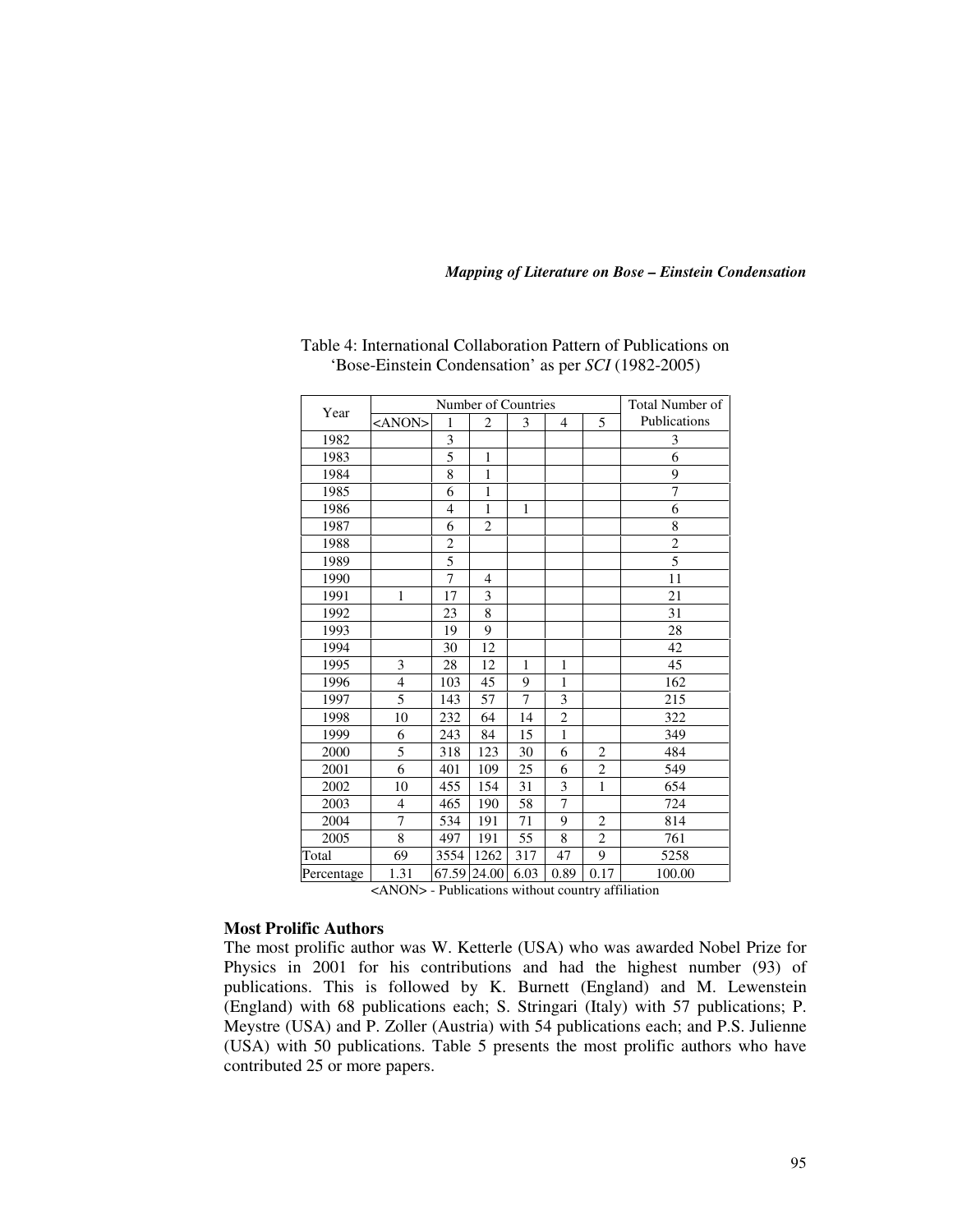| Sr. No. | Author                  | Country         | No. of<br>Publications | Rank           | Sr. No. | Author        | Country     | No. of<br>Publications | Rank      |
|---------|-------------------------|-----------------|------------------------|----------------|---------|---------------|-------------|------------------------|-----------|
| 1.      | Ketterle-W*             | <b>USA</b>      | 93                     | 1              | 28.     | $Pu-H$        | <b>USA</b>  | 32                     | 18        |
| 2.      | Burnett-K               | England         | 68                     | $\overline{2}$ | 29.     | Smerzi-A      | Italy       | 32                     | 18        |
| 3.      | Lewenstein-M            | England         | 68                     | 2              | 30.     | Castin-Y      | France      | 31                     | 19        |
| 4.      | Stringari-S             | Italy           | 57                     | 3              | 31.     | Rzazewski-K   | Poland      | 31                     | 19        |
| 5.      | Meystre-P               | <b>USA</b>      | 54                     | 4              | 32.     | Tiesinga-E    | <b>USA</b>  | 30                     | 20        |
| 6.      | Zoller-P                | Austria         | 54                     | 4              | 33.     | Williams-CJ   | <b>USA</b>  | 30                     | 20        |
| 7.      | Julienne-PS             | <b>USA</b>      | 50                     | 5              | 34.     | Alexandrov-AS | England     | 29                     | 21        |
| 8.      | Cornell-EA <sup>*</sup> | <b>USA</b>      | 49                     | 6              | 35.     | Bigelow-NP    | <b>USA</b>  | 29                     | 21        |
| 9.      | You-L                   | Peoples-R-China | 48                     | 7              | 36.     | Inouve-S      | <b>USA</b>  | 29                     | 21        |
| 10.     | Kevrekidis-PG           | <b>USA</b>      | 46                     | 8              | 37.     | Phillips-WD   | <b>USA</b>  | 29                     | 21        |
| 11.     | Malomed-BA              | Israel          | 45                     | 9              | 38.     | Aspect-A      | France      | 28                     | 22        |
| 12.     | Tosi-MP                 | Italy           | 45                     | 9              | 39.     | Dalibard-J    | France      | 28                     | 22        |
| 13.     | Clark-CW                | <b>USA</b>      | 43                     | 10             | 40.     | Fort-C        | Italy       | 28                     | 22        |
| 14.     | Stoof-HTC               | Netherlands     | 43                     | 10             | 41.     | Grimm-R       | Austria     | 28                     | 22        |
| 15.     | Adhikari-SK             | <b>Brazil</b>   | 42                     | 11             | 42.     | Minguzzi-A    | Italy       | 28                     | 22        |
| 16.     | Cirac-JI                | Germany         | 42                     | 11             | 43.     | Tsubota-M     | Japan       | 28                     | 22        |
| 17.     | Inguscio-M              | Italy           | 42                     | 11             | 44.     | Ruostekoski-J | England     | 27                     | 23        |
| 18.     | Santos-L                | Germany         | 40                     | 12             | 45.     | Walls-DF      | New-Zealand | 27                     | 23        |
| 19.     | Shlyapnikov-GV          | Russia          | 39                     | 13             | 46.     | Arimondo-E    | Italy       | 26                     | 24        |
| 20.     | Ueda-M                  | Japan           | 38                     | 14             | 47.     | Chiofalo-ML   | Italy       | 26                     | 24        |
| 21.     | Wieman-CE*              | <b>USA</b>      | 37                     | 15             | 48.     | Abdullaev-FK  | Uzbekistan  | 25                     | 25        |
| 22.     | Frantzeskakis-DJ        | Greece          | 35                     | 16             | 49.     | Bishop-AR     | <b>USA</b>  | 25                     | 25        |
| 23.     | Zhang-WP                | Australia       | 35                     | 16             | 50.     | Chikkatur-AP  | <b>USA</b>  | 25                     | 25        |
| 24.     | Javanainen-J            | <b>USA</b>      | 34                     | 17             | 51.     | Hulet-RG      | <b>USA</b>  | 25                     | 25        |
| 25.     | Hansch-TW               | Germany         | 32                     | 18             | 52.     | Kivshar-YS    | Australia   | 25                     | 25        |
| 26.     | PerezGarcia-VM          | Spain           | 32                     | 18             | 53.     | Reatto-L      | Italy       | 25                     | 25        |
| 27.     | Pritchard-DE            | <b>USA</b>      | 32                     | 18             |         |               |             |                        | Truncated |

# Table 5: Most Productive Authors (those who have  $\geq$  25 publications to their credit) in 'Bose-Einstein Condensation' as per *SCI* (1982-2005)

∗ - Nobel Prize Winners in Physics for 2001.

## **Organisation-Wise Distribution of Publications**

There were 1412 organisations involved in research activity on Bose-Einstein Condensation. Table 6 shows the organizations that have contributed 52 or more publications during 1982-2005. National Institute of Standards & Technology (USA) topped the list with 179 publications followed by University of Colorado (USA) with 160 publications; University of Oxford (England) with 137 publications; MIT (USA) with 134 publications; Ecole-Normale-Super (France) with 120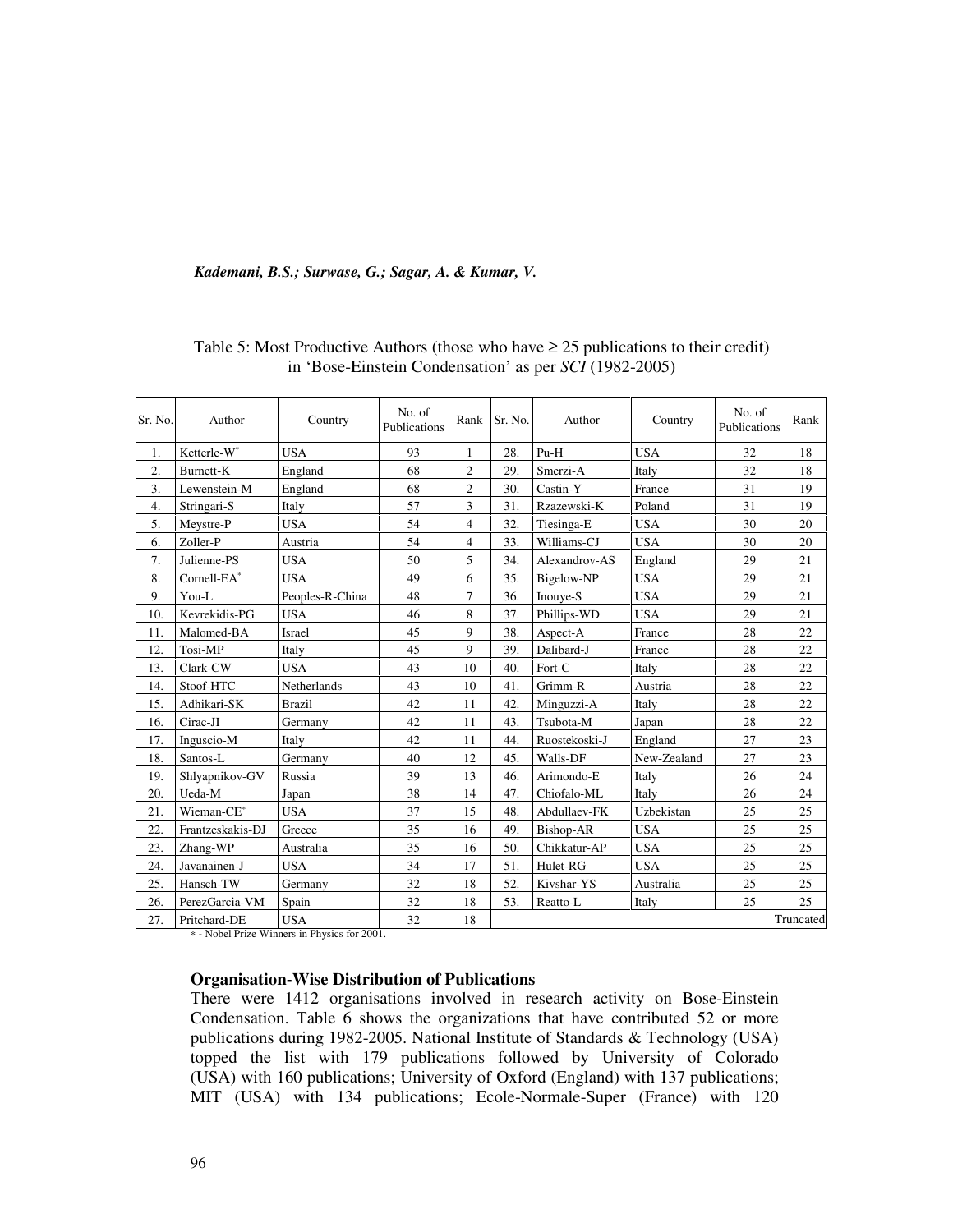publications, University of Trent (Italy) with 118 publications; and Chinese Academy of Sciences- Peoples-Republic (China) with 108 publications.

| Sl. No.        | Institute                         | Country          | <b>Publications</b> |
|----------------|-----------------------------------|------------------|---------------------|
| 1              | NATL-INST-STAND-&-TECHNOL         | <b>USA</b>       | 179                 |
| $\mathbf{2}$   | UNIV-COLORADO                     | <b>USA</b>       | 160                 |
| 3              | UNIV-OXFORD                       | <b>ENGLAND</b>   | 137                 |
| $\overline{4}$ | MIT                               | <b>USA</b>       | 134                 |
| 5              | ECOLE-NORMALE-SUPER               | <b>FRANCE</b>    | 120                 |
| 6              | UNIV-TRENT                        | <b>ITALY</b>     | 118                 |
| 7              | CHINESE-ACAD-SCI                  | PEOPLES-R-CHINA  | 108                 |
| 8              | <b>INNSBRUCK-UNIV</b>             | <b>AUSTRIA</b>   | 103                 |
| 9              | INFM                              | <b>ITALY</b>     | 100                 |
| 10             | RUSSIAN-ACAD-SCI                  | <b>RUSSIA</b>    | 98                  |
| 11             | UNIV-HANNOVER                     | <b>GERMANY</b>   | 97                  |
| 12             | LOS-ALAMOS-NATL-LAB               | <b>USA</b>       | 85                  |
| 13             | UNIV-CONNECTICUT                  | <b>USA</b>       | 81                  |
| 14             | UNIV-ARIZONA                      | <b>USA</b>       | 79                  |
| 15             | UNIV-TOKYO                        | <b>JAPAN</b>     | 76                  |
| 16             | MAX-PLANCK-INST-QUANTUM-OPT       | <b>GERMANY</b>   | 74                  |
| 17             | IST-NAZL-FIS-MAT                  | <b>ITALY</b>     | 73                  |
| 18             | UNIV-ILLINOIS                     | <b>USA</b>       | 73                  |
| 19             | HARVARD-SMITHSONIAN-CTR-ASTROPHYS | <b>USA</b>       | 71                  |
| 20             | UNIV-ESTADUAL-PAULISTA            | <b>BRAZIL</b>    | 71                  |
| 21             | UNIV-FLORENCE                     | <b>ITALY</b>     | 70                  |
| 22             | AUSTRALIAN-NATL-UNIV              | <b>AUSTRALIA</b> | 69                  |
| 23             | SCUOLA-NORMALE-SUPER-PISA         | <b>ITALY</b>     | 69                  |
| 24             | HARVARD-UNIV                      | <b>USA</b>       | 66                  |
| 25             | POLISH-ACAD-SCI                   | <b>POLAND</b>    | 66                  |
| 26             | TEL-AVIV-UNIV                     | <b>ISRAEL</b>    | 65                  |
| 27             | UNIV-PARIS-06                     | <b>FRANCE</b>    | 64                  |
| 28             | UNIV-MILAN                        | <b>ITALY</b>     | 63                  |
| 29             | <b>UNIV-MUNICH</b>                | <b>GERMANY</b>   | 61                  |

Table 6: Distribution of Institutes as per Number of Publications on 'Bose-Einstein Condensation' as per *SCI* (1982-2005)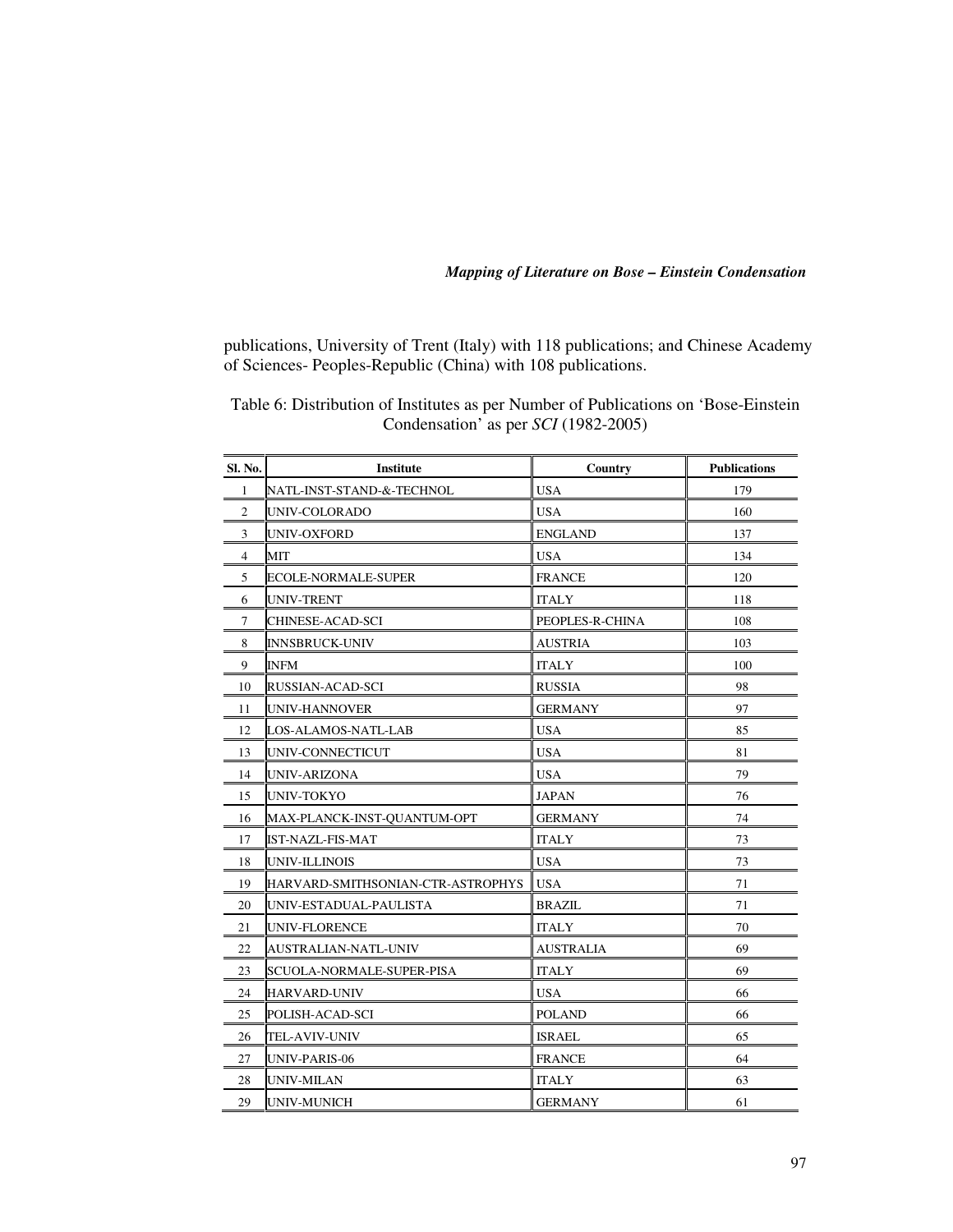|    | r abic o, command           |                    |           |
|----|-----------------------------|--------------------|-----------|
| 30 | UNIV-MASSACHUSETTS          | <b>USA</b>         | 59        |
| 31 | TOKYO-INST-TECHNOL          | <b>JAPAN</b>       | 57        |
| 32 | UNIV-SAO-PAULO              | <b>BRAZIL</b>      | 57        |
| 33 | UNIV-QUEENSLAND             | <b>AUSTRALIA</b>   | 55        |
| 34 | UNIV-UTRECHT                | <b>NETHERLANDS</b> | 54        |
| 35 | <b>GEORGIA-INST-TECHNOL</b> | <b>USA</b>         | 53        |
| 36 | <b>CNRS</b>                 | <b>FRANCE</b>      | 52        |
| 37 | <b>STANFORD-UNIV</b>        | <b>USA</b>         | 52        |
|    |                             |                    | Truncated |

## Table 6, continued

# **Preference of Channels of Communication by Scientists**

Scientists communicated their publications through variety of communications channels. Table 7 depicts that 94.35% of the literature was published in journal articles followed by Reviews (2.80% ) and Editorial Materials (1.03%).

| Channels of communication  | Number of papers | Percentage |
|----------------------------|------------------|------------|
| Articles                   | 4961             | 94.35      |
| Reviews                    | 147              | 2.80       |
| <b>Editorial-Materials</b> | 56               | 1.07       |
| Letters                    | 41               | 0.78       |
| Corrections                | 25               | 0.48       |
| <b>Notes</b>               | 13               | 0.25       |
| News-Items                 | 9                | 0.17       |
| Meeting-Abstracts          | 3                | 0.06       |
| Biographical-Item          |                  | 0.02       |
| <b>Book-Review</b>         |                  | 0.02       |
| Reprint                    |                  | 0.02       |
| Total                      | 5258             | 100.00     |

Table 7: Distribution of Literature on 'Bose-Einstein Condensation' in Various Channels of Communication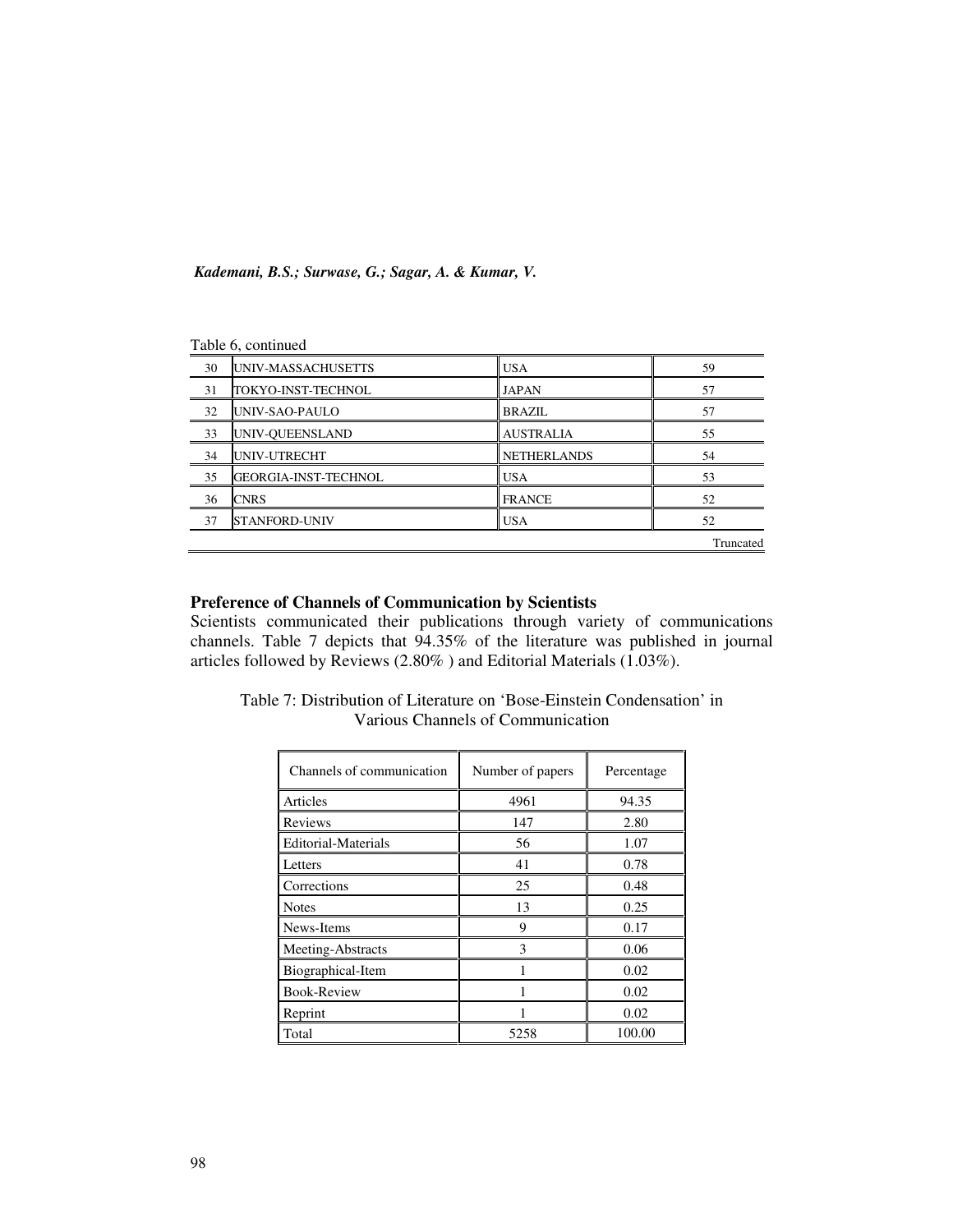## **Preference of Journals for Communication by Scientist***s*

The distribution of papers were spread over 234 journals. The leading journals preferred by the scientists were *Physical Review-A* with 1504 papers; *Physical Review Letters* with 824 papers; *Journal of Physics-B* with 205 papers*; Physical Review-B* with 178 papers; *Physics Letters-A* with157 papers; *Physical Review-E* with 122 papers; *and Journal of Low Temperature Physics* with 102 papers. Table 8 and Figure 3 provide the journal-wise scattering of publications. Dutta and Sen (2005) have investigated rank versus number of articles distribution pattern of a journal system from the view point of Bose-Einstein Statistics assuming a subject equivalent to a phase space, a specific or micro-subject as equivalent phase cell and corresponding journals as the Bose-Einstein particles.

| Journal Title                                        | <b>Impact Factor</b><br>2004 | Country            | Number of<br>Publications |
|------------------------------------------------------|------------------------------|--------------------|---------------------------|
| Physical Review A                                    | 2.902                        | <b>USA</b>         | 1504                      |
| <b>Physical Review Letters</b>                       | 7.218                        | <b>USA</b>         | 824                       |
| Journal of Physics B                                 | 1.761                        | England            | 205                       |
| Physical Review B                                    | 3.075                        | <b>USA</b>         | 178                       |
| Physics Letters A                                    | 1.454                        | Netherlands        | 157                       |
| Physical Review E                                    | 2.352                        | <b>USA</b>         | 122                       |
| Journal of Low Temperature Physics                   | 0.859                        | <b>Netherlands</b> | 102                       |
| European Physical Journal D                          | 1.692                        | <b>USA</b>         | 93                        |
| Physica B                                            | 0.679                        | Netherlands        | 74                        |
| <b>Europhysics Letters</b>                           | 2.12                         | France             | 73                        |
| International Journal of Modern Physics B            | 0.361                        | Singapore          | 72                        |
| Journal of Optics B-Quantum And Semiclassical Optics | 1.746                        | <b>USA</b>         | 72                        |
| Journal of Physics A-Mathematical and General        | 1.504                        | England            | 68                        |
| Journal of The Physical Society of Japan             | 1.577                        | Japan              | 68                        |
| Communications in Theoretical Physics                | 0.871                        | PeoplesRChina      | 62                        |
| Nature                                               | 32.182                       | England            | 59                        |
| <b>Chinese Physics Letters</b>                       | 1.176                        | PeoplesRChina      | 50                        |
| <b>Optics Communications</b>                         | 1.581                        | Netherlands        | 50                        |
| Physical Review D                                    | 5.156                        | <b>USA</b>         | 50                        |
| Science                                              | 31.853                       | <b>USA</b>         | 47                        |
| Physica A                                            | 1.369                        | <b>Netherlands</b> | 45                        |
| <b>Solid State Communications</b>                    | 1.523                        | England            | 41                        |
| Modern Physics Letters B                             | 0.421                        | Singapore          | 40                        |

| Table 8: Journals Preferred by Scientists for Publishing Articles on 'Bose-Einstein |
|-------------------------------------------------------------------------------------|
| Condensation'as per <i>SCI</i> during 1982-2005                                     |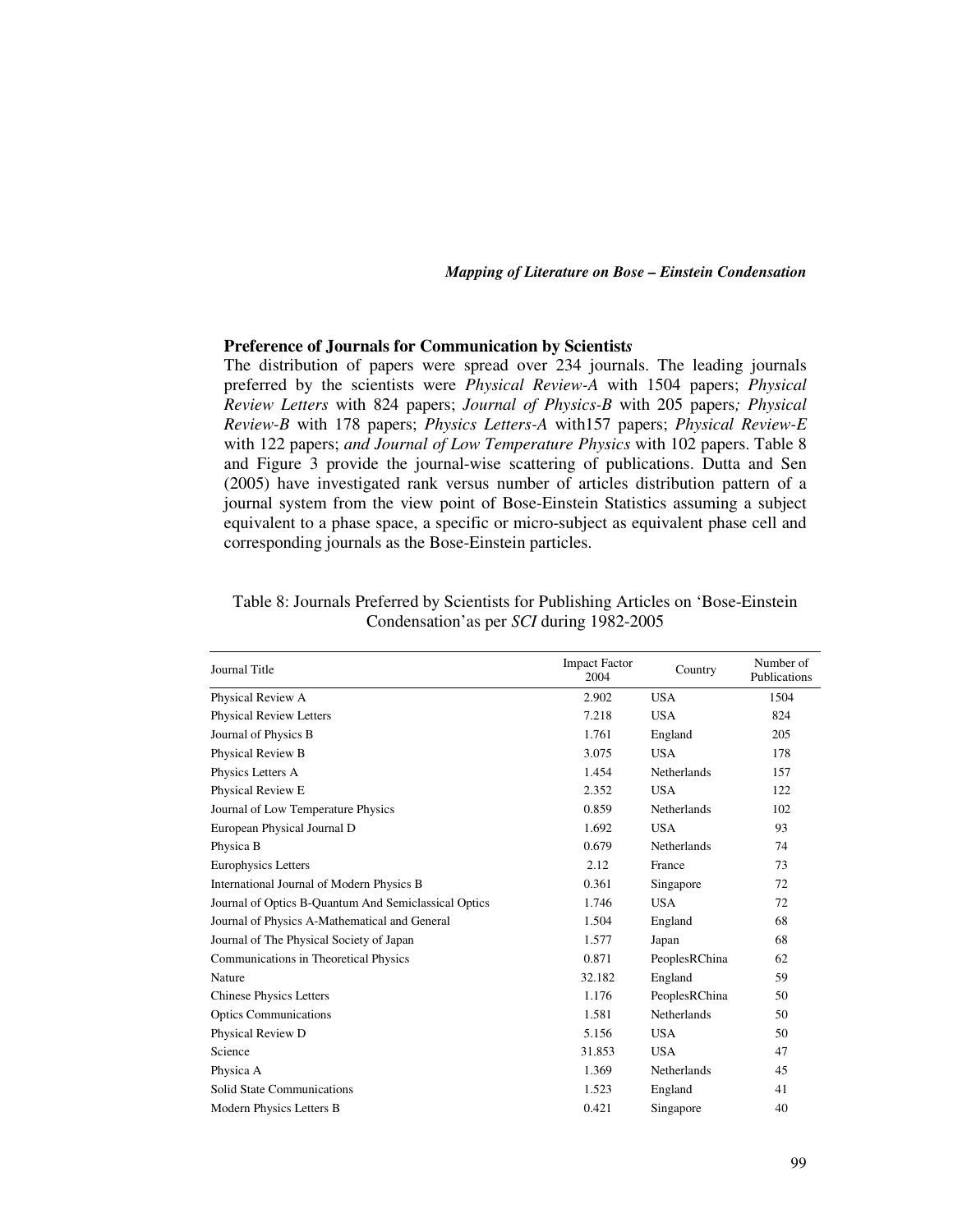Table 8, continued

| Journal of Chemical Physics                           | 3.105  | England            | 39        |
|-------------------------------------------------------|--------|--------------------|-----------|
| Physica C                                             | 1.072  | <b>Netherlands</b> | 39        |
| Journal of Modern Optics                              | 1.148  | England            | 37        |
| Applied Physics B-Lasers and Optics                   | 2.215  | <b>USA</b>         | 36        |
| Journal of Physics - Condensed Matter                 | 2.049  | Russia             | 34        |
| <b>JETP</b> Letters                                   | 1.455  | Japan              | 30        |
| Journal of Statistical Physics                        | 1.747  | USA                | 29        |
| Physica Status Solidi B                               | 0.982  | Germany            | 26        |
| Physics Reports-Review Section of Physics Letters     | 14.742 | <b>Netherlands</b> | 23        |
| European Physical Journal B                           | 1.426  | <b>USA</b>         | 22        |
| Physica Scripta                                       | 0.661  | Sweden             | 22        |
| Comptes Rendus de L Academie des Sciences Serie IV    |        | France             | 20        |
| Journal of Research of the Nat Inst of Stand and Tech | 1.123  | England            | 20        |
|                                                       |        |                    | truncated |



Figure-3: Bradford-Zipf Bibliograph of Distribution of Journals on 'Bose-Einstein Condensation' as per *SCI* (1982-2005)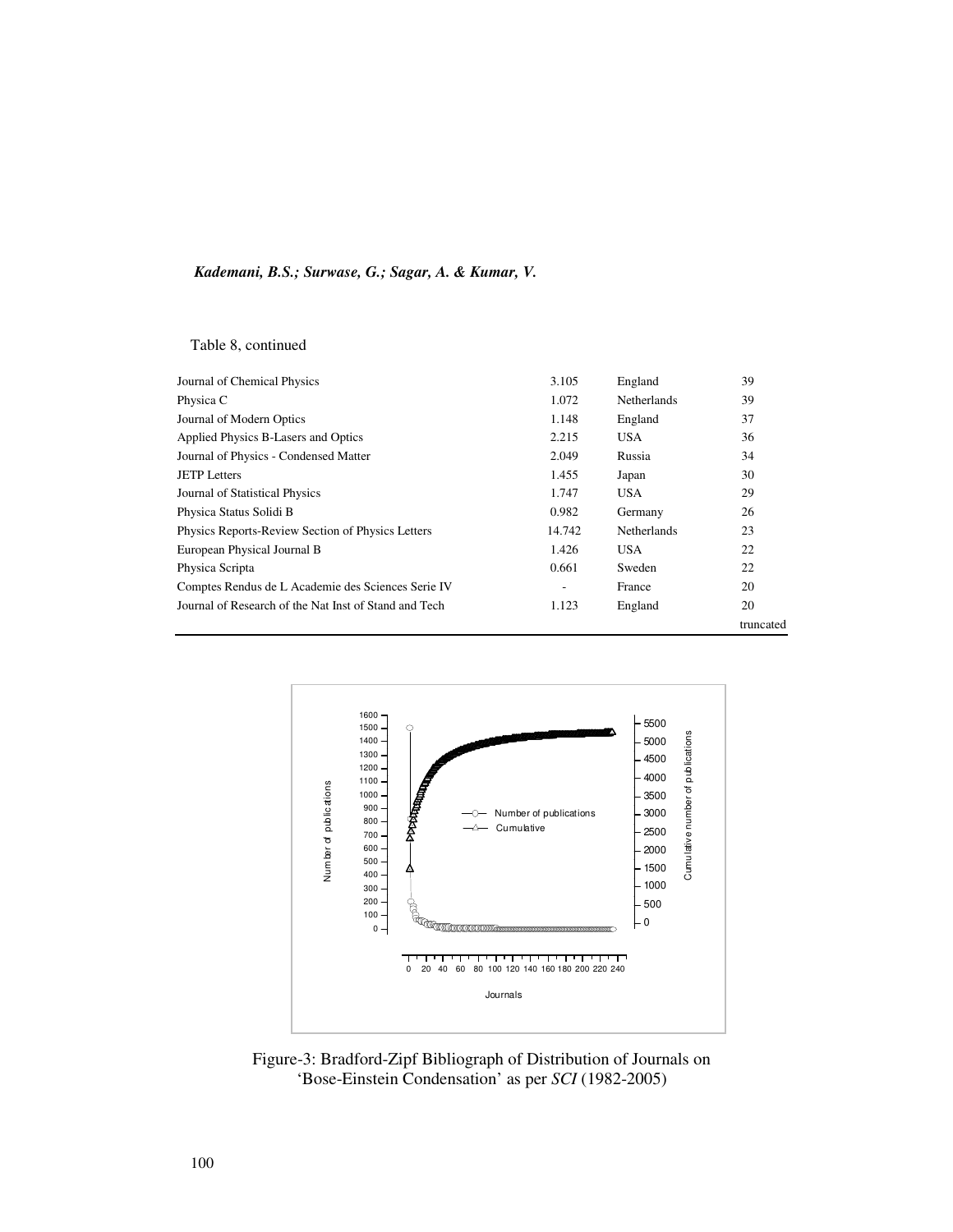#### **Language-Wise Distribution of Publications**

English has topped the list with 5215 (99.18%) publications; followed by Russian with 22 (0.42%) publications; Chinese with 12 (0.23%) publications; French with 8  $(0.15\%)$  and Spanish with 1  $(0.02\%)$  publications. Scientists have contributed predominantly in English.

#### **Distribution of Keywords**

Keywords are one of the best scientometric indicators to understand and grasp instantaneously the thought content of the papers and to find out the growth of the subject field. By analysing the keywords appeared either on the title or assigned by the indexer or the author himself will help in knowing in which direction the knowledge grows. The high frequency keywords will enable us to understand what are all the aspects of Bose-Einstein Condensation have been studied. The keywords appeared in the Key Words Plus field in SCI were analysed for the purpose. The high frequency keywords were Bose-Einstein Condensation (2012), Gases (1928), Atoms (860), Dynamics (493), States (428), Traps (315), Collective Excitations (298), Systems (273), Collisions (266), and Scattering (265). Table 9 gives a list of high frequency keywords appeared more than 40 times.

| Table 9: Keywords with $\geq 40$ Frequencies Appeared in the 'Bose-Einstein' |
|------------------------------------------------------------------------------|
| Condensation' Research Publications in the Keyword Plus Field                |
| as per <i>SCI</i> 1982-2005                                                  |

| Keyword                           | Frequency | Keyword                 | Frequency |
|-----------------------------------|-----------|-------------------------|-----------|
| <b>BOSE EINSTEIN CONDENSATION</b> | 2012      | <b>VAPOR</b>            | 78        |
| <b>GASES</b>                      | 1928      | <b>PROPAGATION</b>      | 76        |
| <b>ATOMS</b>                      | 860       | <b>COHERENCE</b>        | 75        |
| <b>DYNAMICS</b>                   | 493       | PHASE TRANSITIONS       | 74        |
| <b>STATES</b>                     | 428       | <b>COLD ATOMS</b>       | 72        |
| <b>TRAPS</b>                      | 315       | <b>MAGNETIC FIELDS</b>  | 71        |
| <b>COLLECTIVE EXCITATIONS</b>     | 298       | <b>COLD</b>             | 68        |
| <b>SYSTEMS</b>                    | 273       | <b>OSCILLATIONS</b>     | 68        |
| <b>COLLISIONS</b>                 | 266       | <b>PHOTOASSOCIATION</b> | 67        |
| <b>SCATTERING</b>                 | 265       | <b>CONDENSATIONS</b>    | 66        |
| <b>GROUND STATE</b>               | 245       | <b>CESIUM</b>           | 64        |
| <b>VORTICES</b>                   | 232       | CU2O                    | 62        |
| <b>TRANSITIONS</b>                | 214       | LI <sub>6</sub>         | 62        |
| <b>INTERFERENCE</b>               | 198       | <b>PARTICLES</b>        | 62        |
| <b>PHASE</b>                      | 194       | <b>DECAY</b>            | 61        |
| <b>SUPERFLUID</b>                 | 188       | <b>INSULATOR</b>        | 61        |
| <b>SOLITONS</b>                   | 176       | <b>BEAMS</b>            | 60        |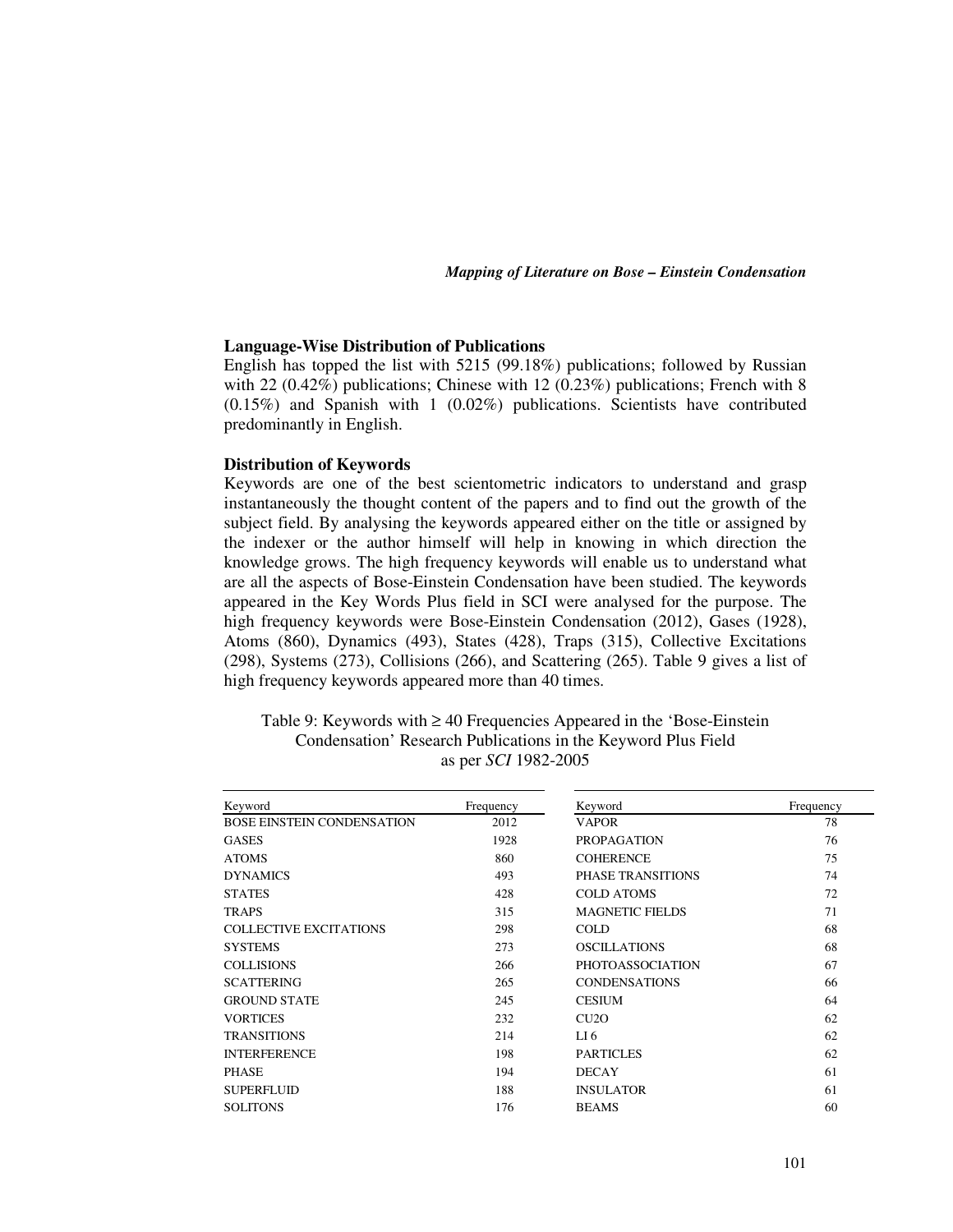Table 9, continued

| <b>EINSTEIN CONDENSATION</b>    |     | 173 INSTABILITIES                | 59        |
|---------------------------------|-----|----------------------------------|-----------|
| LIGHT                           |     | 172 ENTANGLEMENT                 | 58        |
| <b>TEMPERATURE</b>              |     | 171 LITHIUM                      | 58        |
| <b>FIELDS</b>                   |     | 169 ATOM LASERS                  | 57        |
| NEUTRAL ATOMS                   |     | 169 MAGNETOOPTICAL TRAP          | 56        |
| <b>EXCITATIONS</b>              |     | 167 ATOMIC GASES                 | 55        |
| <b>MOLECULES</b>                |     | 162 SPECTRA                      | 52        |
| MODELS                          |     | 160 HELIUM                       | 50        |
| NONLINEAR SCHRODINGER EQUATIONS |     | 152 HARMONIC TRAPS               | 49        |
| <b>FESHBACH RESONANCES</b>      |     | 149 TRAPPED NEUTRAL ATOMS        | 49        |
| <b>STABILITY</b>                |     | 143 GUIDING NEUTRAL ATOMS        | 48        |
| <b>SODIUM ATOMS</b>             |     | 122 SYMMETRY BREAKING            | 48        |
| <b>MAGNETIC TRAP</b>            |     | 121 2 DIMENSIONS                 | 46        |
| BOSONS                          |     | 118 CROSSOVER                    | 46        |
| VORTEX                          |     | 118 SCHRODINGER EQUATIONS        | 46        |
| <b>COLLAPSES</b>                |     | 117 MODES                        | 45        |
| <b>OUTPUT COUPLER</b>           | 116 | TRANSPORT                        | 45        |
| LASER                           |     | 115 GROSS PITAEVSKII EQUATION    | 44        |
| <b>WAVES</b>                    |     | 115 OUANTUM PHASE                | 44        |
| ARRAYS                          |     | 110 BCS SUPERCONDUCTIVITY        | 43        |
| <b>SCATTERING LENGTHS</b>       |     | 107 DENSITY                      | 43        |
| ATTRACTIVE INTERACTIONS         |     | 106 OPTICS                       | 43        |
| <b>OPTICAL LATTICES</b>         |     | 106 PHASE COHERENT AMPLIFICATION | 43        |
| <b>SPECTROSCOPY</b>             |     | 100 MOTIONS                      | 41        |
| <b>EOUATIONS</b>                | 98  | QUANTUM                          | 41        |
| <b>DARK SOLITONS</b>            | 97  | <b>RELATIVE PHASE</b>            | 40        |
| <b>FLUCTUATIONS</b>             | 94  | <b>ULTRACOLD ATOMS</b>           | 40        |
|                                 |     |                                  | truncated |

## **CONCLUSION**

The phenomenon of Bose-Einstein Condensation was predicted by the eminent Indian Physicist, Satyendranath Bose in 1924 and the subsequent papers by Einstein could not result in any major research activity in this field until it was experimentally established by the Weiman and Ketterle groups in 1995. Bose-Einstein Condensation provides physicists with a new way of studying quantum effects on a large scale, similar to the threshold effects observed in superconductivity. The rapid pace of developments in atomic BEC during the last few years has taken the scientific community by surprise and the challenges ahead are many. Growth of literature has peaked during 1996-2005 indicating the major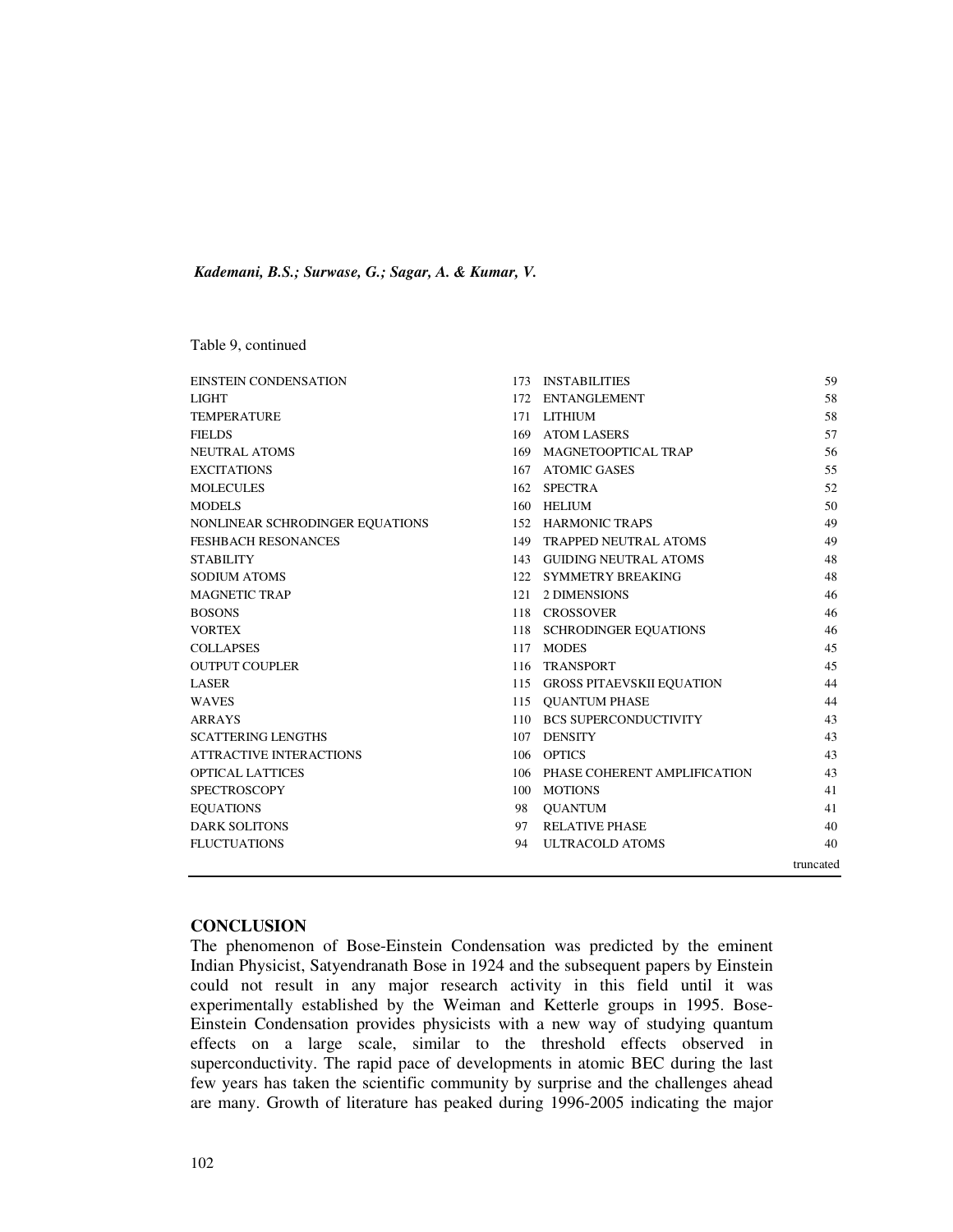impetus received to pursue research in this field. Collaboration trend is towards multi-authored papers. Many group collaborative research efforts were seen. USA is the major producer of scientific output with 1632 papers to its credit in this field followed by Germany with 620 papers. Bilateral international collaboration accounted for 24.00%. A maximum of five-country collaboration was found. More than 94% of the publications were published in the journals with high impact factors is suggestive of the publication behaviour of scientists who preferred to publish their papers in highly reputed journals. Citation analysis of these papers may give interesting insights into the dynamics of this field.

### **REFERENCES**

- Anderson, M. H., Ensher, J. R., Matthews, M. R., Wieman, C. E. and cornell, E. A. 1995. Observation of Bose – Einstein Condensation is dilute atomic vapor. *Science*, Vol. 269, no. 5221: 198 – 200.
- Bradley, C. C., Sackett, C. A., Tollett, J. J. and Hulet, R. G. 1995. Evidence of Bose - Einstein condensation in an atomic gas with attractive interactions. *Physical Review letters*, Vol. 75, no. 9: 1687-1690.
- Braun, T. and Schubert, A. 1991. World flash on basic research: The landscape of national performances in the sciences, 1981-1985. *Scientometrics*, Vol. 20, no. 1: 9-17.
- Chidambaram, R. 2005. Measures of progress in science and technology. *Current Science*, Vol. 88, no. 6: 856-860.
- Davis, K. B., Mewes, M. O., Andrews, M. R., Van Druten, N. J., Durfee, D. S., Kurn, D. M. and Ketterle, W. 1995. Bose – Einstein Condensation in a gas of sodium atoms. *Physical Review Letters*, Vol. 75, no. 22: 3969-3973.
- Dutta, B. and Sen, B. K. 2005. The scattering of articles over a journal system as observed from the view point of Bose – Einstein Statistics. *Annals of Library and Information Studies*, Vol. 52, no. 2: 56-64.
- Garg, K. C. and Sharma, P. 1991. Solar power research: A scientometric study of world literature. *Scientometrics,* Vol. 21, no. 2: 147-157.
- Kademani, B. S., Kalyane, V. L., Vijai Kumar and Lalit Mohan. 2005. Nobel Laureates: Their publication productivity, collaboration and authorship status. *Scientometrics*, Vol. 62, no. 2: 261-268.
- Kademani, B. S., Vijai Kumar, Anil Sagar and Anil Kumar. 2006. Scientometric dimensions of nuclear science and technology research in India: A study based on INIS (1970-2002) database. *Malaysian Journal of Library and Information Science*, Vol. 11, no. 1: 23-48.